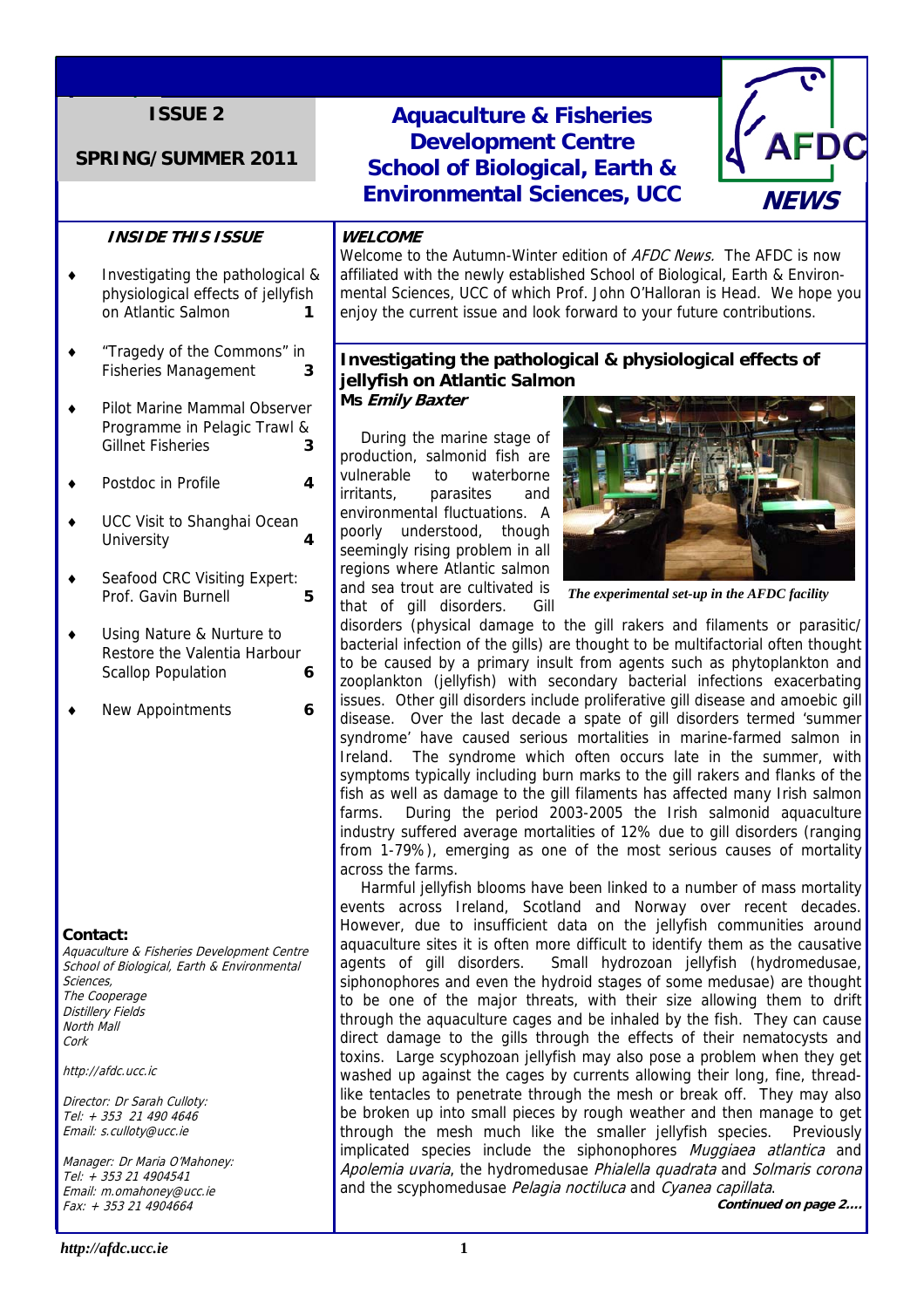

**Continued from page 1...** 

 Recent research has demonstrated the toxic effect of crude venoms from the scyphozoans Aurelia aurita and Cyanea capillata on gill cell culture of the Rainbow trout (Oncorhynchus mykiss), indicating an 85% loss of gill cell viability in some cases. It is often hard to identify the causative agents of gill disorders from gill samples taken in the field due to many contributing variables, therefore an investigation into gill



disorders as a whole was initiated. The GILPAT project (under the Sea Change Programme), funded and lead by the Marine Institute, Ireland in collaboration with the Coastal & Marine Resources Centre and Department of Zoology, Ecology and Plant Science (both University College Cork), Vet-Aqua International, Agri-Food & Biosciences Institute and the Irish Salmon Growers Association aims to investigate the causative agents of gill disorders and improve the understanding of their aetiology and pathogenesis. The project, which commenced in 2008, has implemented the first monitoring programme for zooplankton (jellyfish), phytoplankton and other waterborne agents in relation to fish health at a number of marine Atlantic salmon farms on the west coast of Ireland.

 Further to the monitoring aspect of the project, experimental challenge studies have been conducted at the facilities in the Aquaculture & Fisheries Development Centre since April of this year. The controlled experiments have involved the exposure of Atlantic salmon smolts to a range of jellyfish challenge species harvested from the marine environment. The experiments have helped to identify the aetiology and progression of gill disorders



gill tissues under favourable conditions. Each trial, which ran over the course of three weeks (using replicate control and test groups), investigated the pathology and histopathology of gill, tongue/buccal cavity and skin/muscle tissues, as well as blood physiology such as haematocrit levels in relation to stress. Environmental parameters, such as dissolved oxygen, temperature, pH, salinity and concentrations of waste products, were monitored throughout the course of each trial and the housing of the fish in the re-circulation system. The results of the challenge trials, which were successfully completed by mid-September, will greatly aid the diagnosis of gill disorders caused by jellyfish as well as identifying issues relating to certain farm management practices

caused by jellyfish over time, as well as the potential for the recovery of

that may impact on the overall health status of salmonid farms. Advice on management activities will then having the potential to mitigate gill disorders caused by jellyfish. With aquaculture as a whole on the rise and the industry in Ireland expected to increase three-fold by 2015 (from 2004 production) to a value of €155 million, combined with the predicted increase in jellyfish populations across the globe, the threat of jellyfish to aquaculture has never been more prominent.

**Please note that all procedures were approved by the University College Cork Animal Experimentation Ethics Committee (Review 2009/ #41) and conducted under the Cruelty to Animals Act, 1876 (as amended by European Communities Regulations 2002 and 2005), licence number B100/4280.** 

*Emily Baxter is a PhD student working with Dr Tom Doyle (CMRC, UCC), Dr Rob McAllen (ZEPS/BEES, UCC), Dr Neil Ruane (Project manager, Marine Institute) & Dr Hamish Rodger (Vet-aqua International).*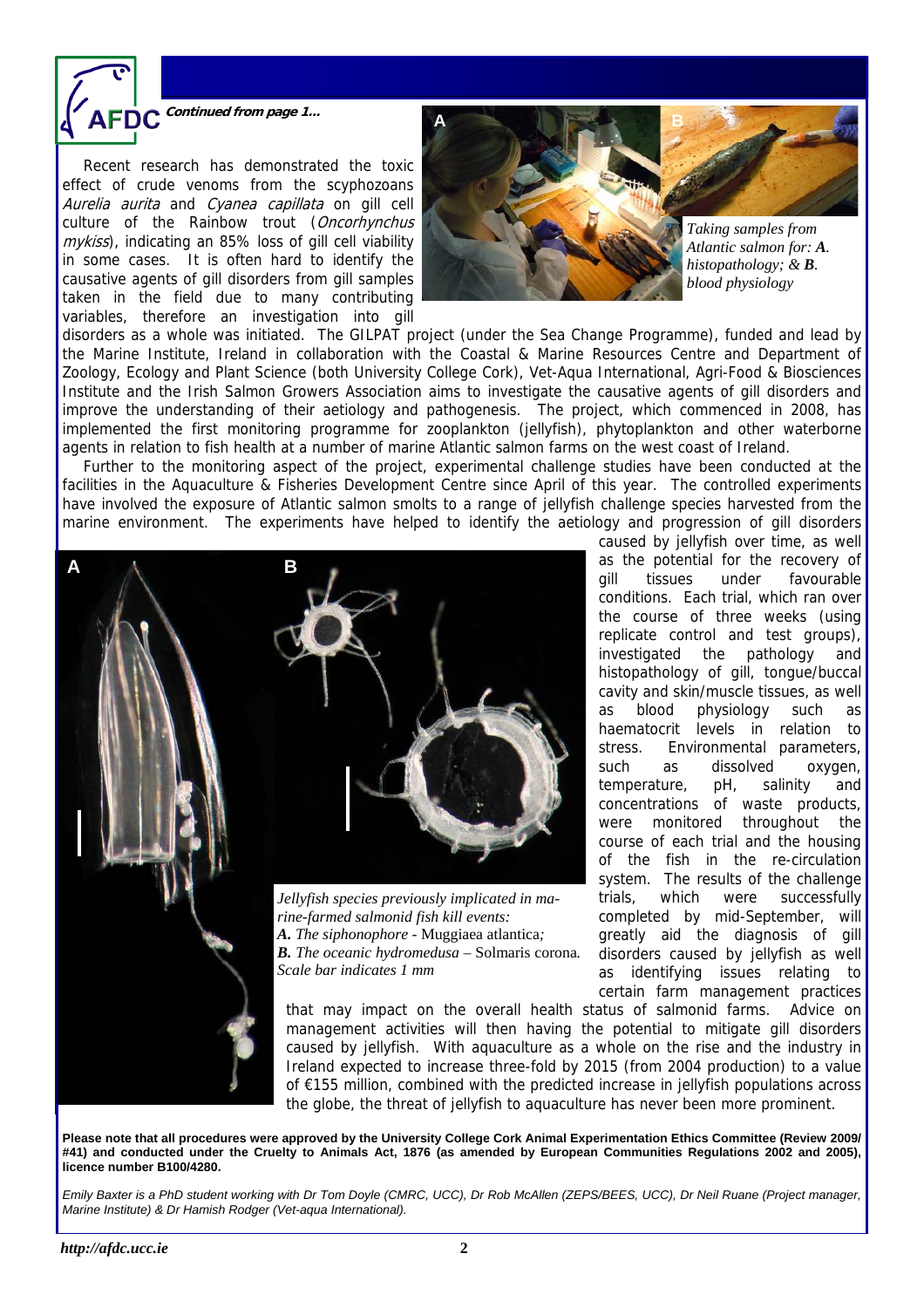

# **"Tragedy of the Commons" in Fisheries Management Dr Sarah Kraak**

 Fishers seem to be stuck in the 'Tragedy of the Commons': while they could jointly harvest at a rate that maximises sustainable economic returns to all, they experience incentives that lead to overfishing. Phrased differently, if individual fishers agree to limit their catch today in the expectation of continued future catches, they can never be sure that the catch they have just given up will not be immediately snapped up by competing fishers. Standard economic theory predicts that in such social dilemmas individuals are not willing to cooperate and sacrifice catches in the short term, and that, consequently, the resource is overharvested. However, over the last decade, a multitude of research has shown that humans often achieve outcomes that are "better than rational" by building conditions where reciprocity, reputation, and trust help to overcome the temptations of short-term self-interest. The evolution of the natural human tendency to cooperate under certain conditions can be explained, and its neurophysiological and genetic bases are being unravelled. Nevertheless, fisheries management still often deploys top-down regulation and economic incentives in its aim to regulate fisher behaviour, and under-utilizes the potential for spontaneous responsible fisher behaviour through setting conditions that enhance natural cooperative tendencies. Sarah Kraak recently published a paper introducing this body of knowledge on how to overcome the Tragedy of the Commons to the audience of fisheries scientists, hoping to open up novel ways of thinking in this field. In the article she describes a series of thought experiments, based on actual published experiments, exploring under what conditions responsible and cooperative fisher behaviour can be expected. Keys include reputationbuilding and indirect reciprocity, face-to-face communication, knowledge on the state of the resource, and self-decision on rules and sanctions. Sarah presented her paper at the 2010 ICES ASC in Nantes in September 2010, where she illustrated the Tragedy of the Commons with an experiment among volunteers in the audience involving real monetary gains.



Solon (Athenian statesman and lawmaker, c. 638 BC–558 BC), drawing up his laws, was laughed at for supposing that his countrymen's greed could be kept within bounds by means of laws. He replied that he was framing his laws in such a way as to make it clear that it would be to everybody's advantage to keep rather than to break them.

Dr Sarah Kraak is a ZEPS/AFDC postdoctoral researcher currently based at the Marine Institute, Co. Galway.

#### **Reference:**

Kraak, S. B. M. 2010. Exploring the 'Public Goods Game' model to overcome the Tragedy of the Commons in fisheries management. Fish and Fisheries, 11, 119-132.



**Pilot Marine Mammal Observer Programme in Irish Pelagic Trawl & Gillnet Fisheries Dr Alison McCarthy** 

catches of cetaceans,

In accordance with Articles 4 and tuna pair pelagic trawl fishery. From to contribute to the mapping of the 5 of EC Regulation 812/2004 of December 2010 to March 2011 we distribution and relative abundance of 26/04/2004, there is a requirement will provide coverage on single and cetaceans in Irish waters. for Member States to implement pair pelagic trawl fisheries for monitoring schemes for incidental Mackerel, Herring, Horse Mackerel, *Dr Alison McCarthy is Project Manager &*<br>monitoring schemes for incidental Mackerel, Herring, Horse Mackerel, *Dr Emer Rogan is the Principal Investiga* observers, for certain fisheries. Such independent tanglenet fisheries. observations of fishing activities are essential to provide reliable estimates value of the programme, observers of the incidental catches cetaceans, and to extrapolate the by-aboard fishing vessels. These include catch observed to the whole fishery biological sampling, where possible, concerned. To meet Ireland's requirements to the Directive, we are characteristics and diet studies. The providing observer coverage on Irish incidental catch of Endangered pelagic trawl and gillnet fisheries, Threatened and Protected (ETP) primarily in ICES sub areas VI and species, such as sharks, seabirds and VII. The current, and initial, phase of turtles will also be monitored. the project aims to have 10% Observers will also carry out constant observer coverage of the Albacore effort watches for cetaceans, in order

defined will be some coverage of gillnet and

 In order to maximise the overall of will carry out a number of tasks cetaceans for life-history

and Blue Whiting. In addition, there the Marine Mammal Observer Programme Dr Emer Rogan is the Principal Investigator on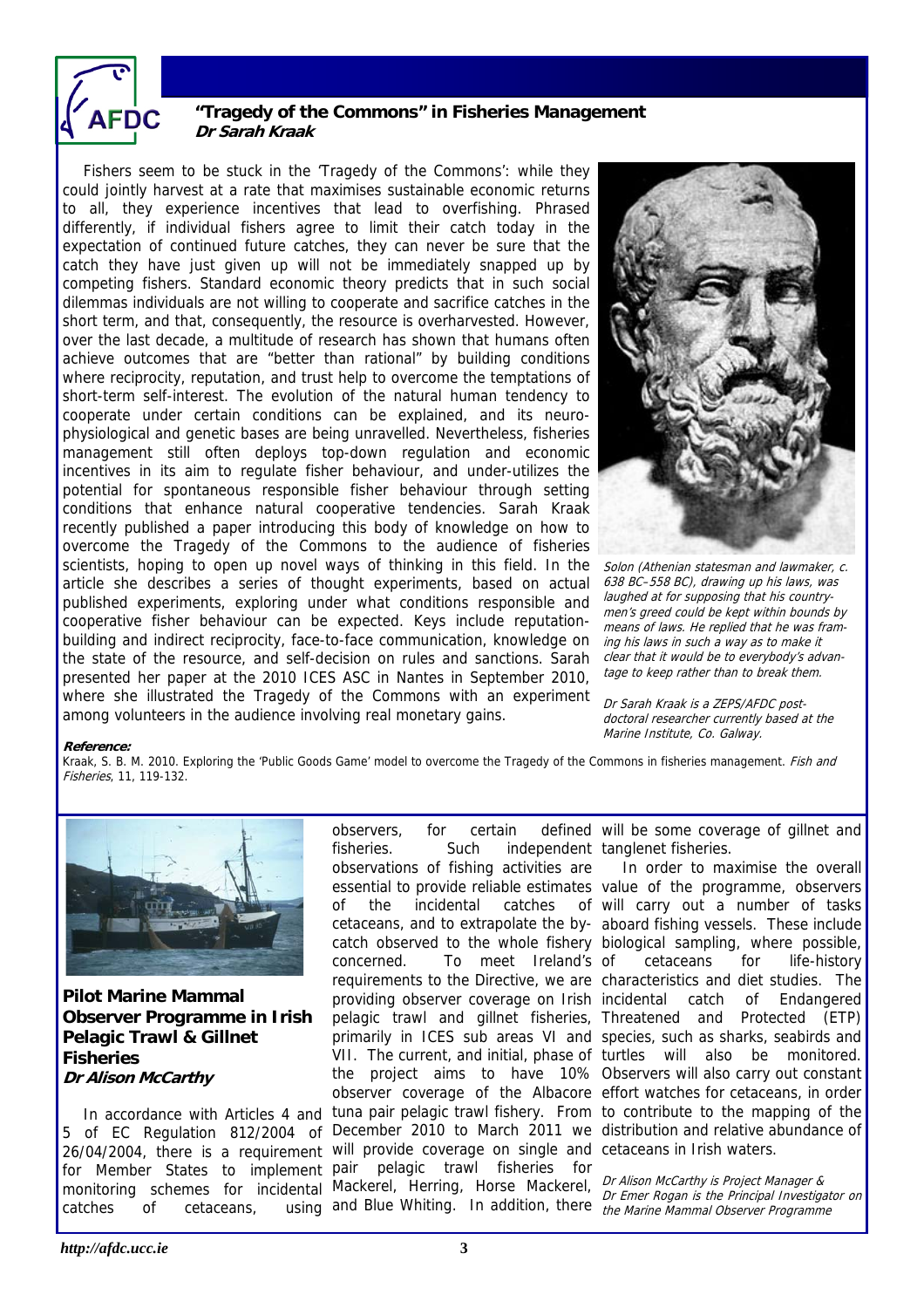

# **Postdoc in Profile: Dr Sharon Lynch**

Dr Sharon Lynch is the postdoctoral researcher involved in several collaborative shellfish projects, **SUSFISH** (Shellfish productivity in the Irish Sea: working towards a sustainable future) funded under the ERDF INTERREG 4A Ireland-Wales programme, **OYSTERCOVER** (Establishing the scientific bases and technical procedures and standards to recover the European flat oyster production through strategies to tackle the main constraint, bonamiosis) and **NeuroNano**  (Do nanoparticles induce neurodegenerative diseases? Understanding the origin of reactive oxidative species and protein aggregation and mis-folding phenomena in the presence of nanoparticles). Dr Lynch is part of the shellfish health and immunology research team headed by Dr Sarah Culloty. Several PhD students, Emer Morgan, Grace Flannery and Maud Cross, are involved in these projects.

 In SUSFISH, looking at the effect of climate change on aquaculture in the Irish Sea, Dr Lynch is investigating the role of oyster herpes virus (OHV) in summer mortalities observed in the Pacific oyster, Crassostrea gigas, in the Irish Sea, initially be developing a more sensitive polymerase chain reaction (PCR) method to screen for the virus in Ireland. The European flat oyster, Ostrea edulis and C. gigas are being screened for haplosporidians, parasites which are the major causes of disease in these species. Historical samples of  $C$ . gigas are being screened, from the shellfish health unit archive, to determine if B. ostreae can be detected in this oyster species and if it may have played a role as a carrier for *B. ostreae* in the past. This is a continuation of the work carried out in a previous project (Lynch et

# **UCC Visit to Shanghai Ocean University – 8th September 2010**

**Prof. Gavin Burnell & Dr Geremy Gault**  Prof Zhou Ying Qi, former President of Ocean University, hosted a meeting for Gavin Burnell (Professor ZEPS, AFDC), Jeremy Gault (Director, CMRC) and Wu Ying (Senior Post-doctoral researcher, CMRC) at the Shanghai Ocean Campus in Lingang New City. The meeting was set up by Prof Cheng Yongxu, Department of Aquatic Animal Nutrition and was attended by Professor Zhong Junsheng (Vice Director, President's Office), Dr Li Jiale (Vice-Dean, College of Aquaculture and Life Science) and by Associate Professors Dr Jin-Long Yang and Tand Jianye from the Departments of Marine Biology and Marine Policy and Law respectively. The meetings throughout the day were facilitated by Yvonne Wang from the Foreign Affairs Office of Ocean University.

 After an initial tour of the faculty of aquaculture was given by Prof Cheng, presentations were delivered by Gavin Burnell and Jeremy Gault to the assembled staff of Ocean University. These covered background on UCC and its recent history of co-operation with Chinese

al., 2006, 2007, 2010). Dr Lynch is investigating the population genetics of B. ostreae. A comparison is being carried out between B. ostreae populations based on geographical distribution within Ireland and worldwide, carrier/ reservoir species and archival material.



 In the EU FP7 support for SME's project, OYSTERCOVER, procedures and standards that will allow the recovery of O. edulis production and markets are being developed. The objectives of this project are (i) to validate diagnostic techniques currently used in the screening for *B. ostreae*, (ii) to determine if other invertebrates are involved in the life cycle of this haplosporidian, (iii) to investigate if vertical transmission of this pathogen occurs, (iv) to investigate the population genetics of *O. edulis* to determine if certain oyster stocks are more resistant to *B. ostreae* and can be used in future selective breeding programmes and (v) to investigate immune response of *O. edulis* to exposure to B. ostreae.

 In NeuroNano, the routes of intake of several engineered nanoparticles in the blue mussel, Mytilus edulis are being assessed. An assessment of the time course of uptake, uptake destination (target organs) and the importance of mussels in transferring nanoparticleladen material to the benthos will be determined. The significance of mussel depuration and the interaction with deposit feeders such as the ragworm, Nereis diversicolor, will be assessed. The possibility that vertical transmission of engineered nanoparticles, between mussel generations, can occur will also be investigated.

Institutions and an overview of the College of Science, Engineering and Food Science and the Environmental Research Institute and concluded with details of the research conducted by the Aquaculture and Fisheries Development Centre and Coastal & Marine Resources Centre. In subsequent conversation with Prof Zhou and the assembled staff it became evident that there were definite synergies between the two Universities especially in the fields of aquaculture, integrated coastal management and Geographical Information Systems (GIS).

 These opportunities for co-operation were investigated further at a subsequent meeting that evening hosted by the current President of Shanghai Ocean University, Prof Pan Ying Jie, held over dinner at Yun's, a prestigious restaurant in Shanghai. During this meeting the mechanism for exchange of staff and students were discussed and it became apparent that President Pan was extremely interested in co-operation with UCC. Given that Gavin Burnell is already scheduled to deliver a lecture series to aquaculture students at Ocean University in Spring 2011 ….

*Continued on Page 5*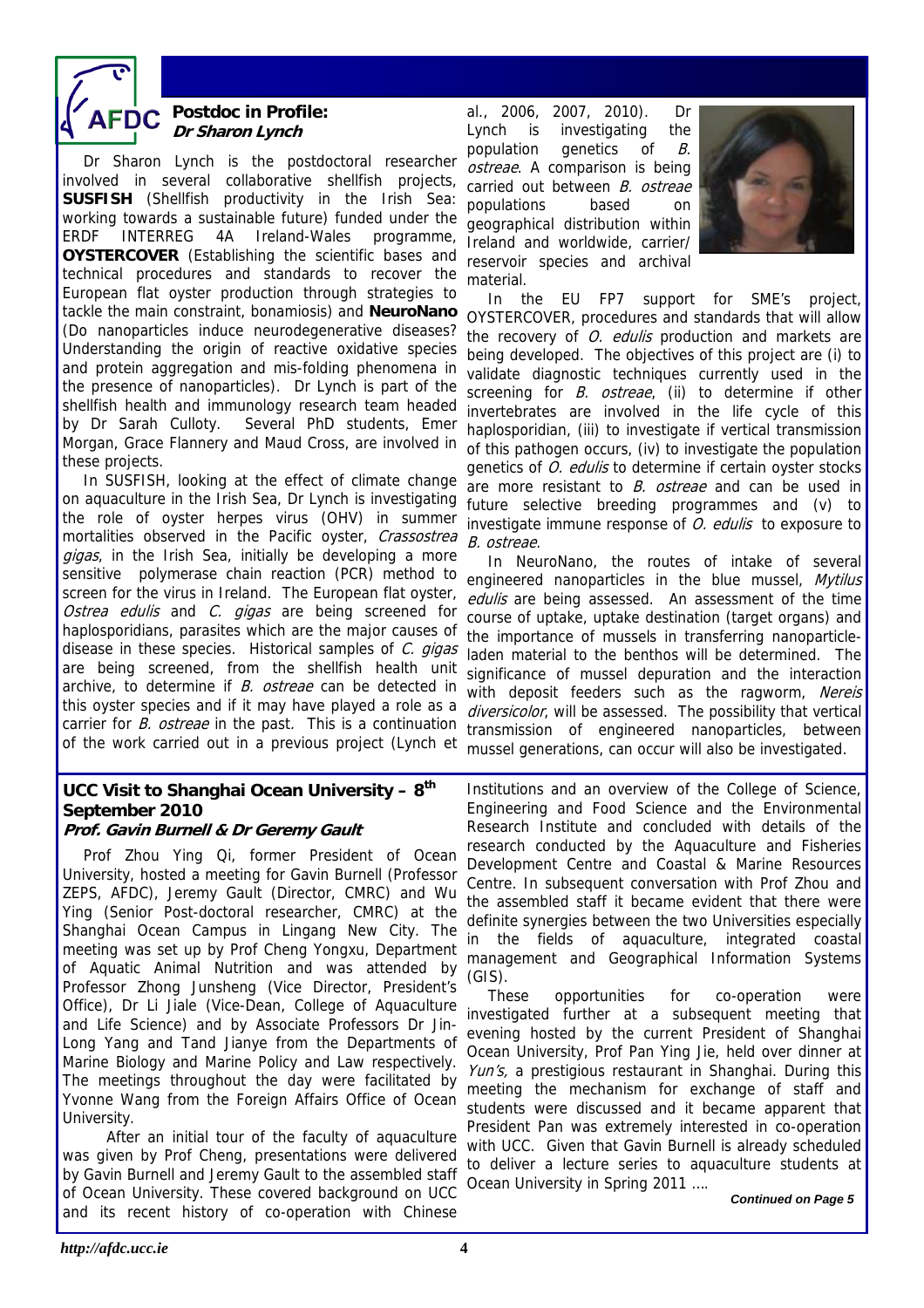

#### **UCC Trip to Shanghai**  *Continued from page 4*

...and the enthusiasm displayed by President Pan for international co-operation, it would appear that Ocean University are keen to discuss formally arrangements for links with UCC. Therefore it was agreed that UCC would make formal contact with the Shanghai Ocean University to discuss how to move this process forward over the coming weeks and Gavin

**Seafood CRC Visiting Expert: Prof. Gavin Burnell was invited to Australia during Summer 2010 on a visiting scientist bursary by the Australian Seafood Cooperative Research Centre** 



**Report by Dr Geoff Allan, Industry & Investment, NSW** 

### **Background**

 The mission of the Australian Seafood Cooperative Research Centre is to assist end-users of its research to profitably deliver safe, high-quality, nutritious Australian seafood products to premium markets, domestically and overseas. The Seafood CRC project, Aquaculture Innovation Hub, is designed to increase communication and collaboration among industry and research participants, exchange successful technology and increase training among hatchery operators, identify priorities for training and extension, and develop and manage collaborative projects. One of the planned activities is to investigate the potential for new communication technologies to assist with planning and communication.

Prof. Gavin Burnell was instrumental in establishing the AQUATT network (www.aquatt.ie) established initially to systematise, coordinate and develop the training requirements of the European aquaculture industry but also now actively involved in coordinating technology transfer and information dissemination throughout Europe. Gavin remains involved with AQUATT as a member of its Board.

In addition, he is an expert on mollusc aquaculture, particularly interactions with the environment. This is a key area of challenge to oyster farmers, particularly in parts of Tasmania and the northern rivers in NSW.

## **Purpose of visit to Australia**

 During the visit, Prof. Burnell consulted with research providers and industry end users and discussed current best practice in dissemination of information. A European model of knowledge management (AQUATT) was presented in a series of meeting and workshops.

 This Visiting Scientist Bursary allowed him to visit a representative cross section of CRC members and advise on how other models for communication among aquaculture stakeholders have been successfully developed.

 Prof. Burnell also visited a number of oyster farmers in Tasmania, South Australia and NSW. He was

Burnell and Jeremy Gault agreed to facilitate this where appropriate.

Prof. Burnell presents a gift of appreciation to Prof. Pan, President Ocean University



particularly interested in how various sections of the industry responded to environmental challenges and in the development of environmentally-sensitive farming methods.

 Prof. Burnell is in the process of completing his report on his visit. He will evaluate existing practices and advise if there are relevant lessons from AQUATT that might benefit the Australian seafood sector.

### **Benefits from visit**

 The visit delivered a number of immediate benefits to Seafood CRC participants and there are likely to be further benefits following consideration of recommendations that will arise from Prof. Burnell's report:

- The first immediate benefit was facilitation of a structured discussion on communication and methods of communication. It is very clear that effective communication is a significant challenge within the Seafood CRC, and that this challenge is similar to that experienced with comparable, large, multi-partner collaborations in Europe. For the Seafood CRC, specific issues/challenges with communication have reduced effectiveness of research, impacted on timely initiation of research programs and impeded adoption of research outputs. There are specific communication difficulties within the companies of some industry participants and between individuals from some industry participants and collaborating research agencies. This situation is common for a large, multipartner collaboration.
- There are significant parallels with challenges experienced by the Seafood CRC and with the establishment of large research projects in the EU. Over the last few years, the organisation AQUATT has been used to help manage communication, to help interpret stakeholder research priorities and prepare project applications and to disseminate results to stakeholders. A better understanding of AQUATT should assist the Seafood CRC to address some of the ongoing communication challenges.
- It was clear from workshop discussions that one of the common features of "successful" communication was ensuring the method of communication (e.g. face-toface, phone, email, etc) was appropriate for the all parties and for the type of message. With the massive increase in information from all sources, making sure a message is heard by the intended recipients is a challenge. Some recommendations on how to improve message delivery were presented.